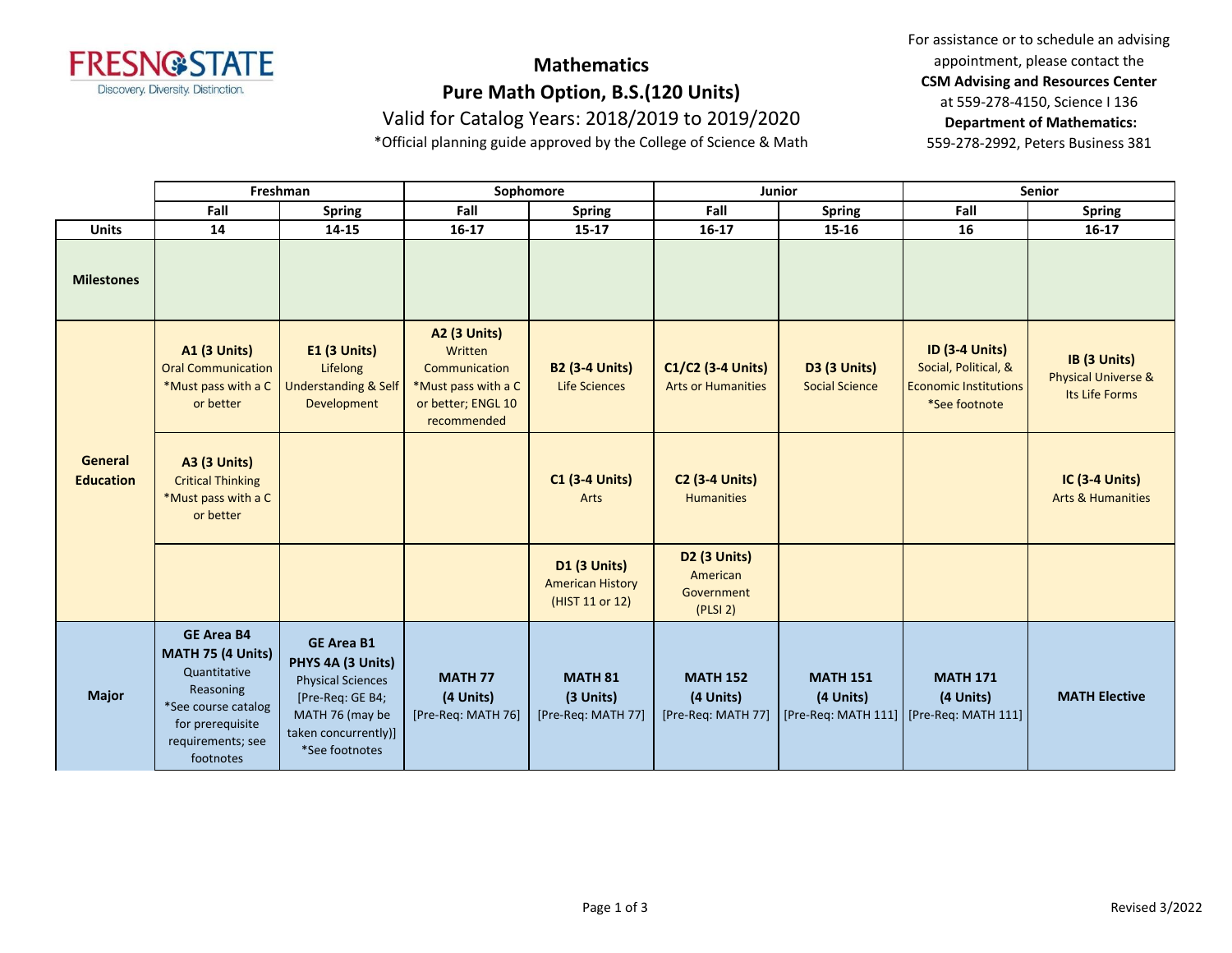

# **Mathematics Pure Math Option, B.S.(120 Units)**

Valid for Catalog Years: 2018/2019 to 2019/2020

\*Official planning guide approved by the College of Science & Math

For assistance or to schedule an advising appointment, please contact the **CSM Advising and Resources Center** at 559-278-4150, Science I 136 **Department of Mathematics:** 559-278-2992, Peters Business 381

|                                                              | Freshman                                                                                                           |                                                                                                        | Sophomore                                                                                                               |                                                                                                                           | Junior               |                                                                     | Senior                                                                                                                                               |                 |
|--------------------------------------------------------------|--------------------------------------------------------------------------------------------------------------------|--------------------------------------------------------------------------------------------------------|-------------------------------------------------------------------------------------------------------------------------|---------------------------------------------------------------------------------------------------------------------------|----------------------|---------------------------------------------------------------------|------------------------------------------------------------------------------------------------------------------------------------------------------|-----------------|
|                                                              | Fall                                                                                                               | <b>Spring</b>                                                                                          | Fall                                                                                                                    | <b>Spring</b>                                                                                                             | Fall                 | <b>Spring</b>                                                       | Fall                                                                                                                                                 | <b>Spring</b>   |
| <b>Units</b>                                                 | 14                                                                                                                 | 14-15                                                                                                  | $16-17$                                                                                                                 | $15 - 17$                                                                                                                 | $16 - 17$            | 15-16                                                               | 16                                                                                                                                                   | $16-17$         |
| <b>Major</b>                                                 | <b>CSCI 40</b><br>(4 Units)<br>[Pre-Req: ELM or<br>College Intermediate<br>Algebra (C or better);<br>trigonometry] | <b>GE Area B3</b><br>PHYS 4AL (1 Unit)<br>Lab<br>[Co-Req: PHYS 4A]<br>*See footnotes                   | <b>MATH 111</b><br>(4 Units)<br>[Pre-Req: MATH 76]                                                                      | <b>MATH 101</b><br>(4 Units)<br>[Prerequisite: MATH<br>70 or MATH 75, or<br>MATH 75A and B]<br>OR<br><b>MATH Elective</b> | <b>MATH Elective</b> | <b>MATH 191T</b><br>$(1$ Unit)<br>[In Pure Math with<br>permission] | <b>MATH 198</b><br>(3 Units)<br>[Prerequisites: Senior<br>standing or<br>permission of<br>instructor; MATH 151,<br>MATH 171, and<br><b>MATH 152]</b> |                 |
|                                                              |                                                                                                                    | <b>MATH 101</b><br><b>OR</b><br><b>MATH Elective</b><br><b>OR</b><br><b>Elective</b><br>*See footnotes | <b>MATH 107</b><br>(3 Units)<br>[Prerequisite: MATH<br>77 (may be taken<br>concurrently)]<br>OR<br><b>MATH Elective</b> |                                                                                                                           |                      | <b>MATH Elective</b>                                                |                                                                                                                                                      |                 |
|                                                              |                                                                                                                    | <b>MATH 76</b><br>(4 Units)<br>[Pre-Req: MATH 75 or<br><b>MATH 75A &amp; B]</b>                        |                                                                                                                         |                                                                                                                           |                      |                                                                     |                                                                                                                                                      |                 |
| <b>Additonal</b><br><b>Graduation</b><br><b>Requirements</b> |                                                                                                                    |                                                                                                        |                                                                                                                         |                                                                                                                           |                      | <b>Elective</b>                                                     | MI (3 Units)<br>Multicultural/<br>International<br>* See footnotes                                                                                   | <b>Elective</b> |
|                                                              |                                                                                                                    |                                                                                                        |                                                                                                                         |                                                                                                                           |                      |                                                                     | <b>Elective</b>                                                                                                                                      | <b>Elective</b> |